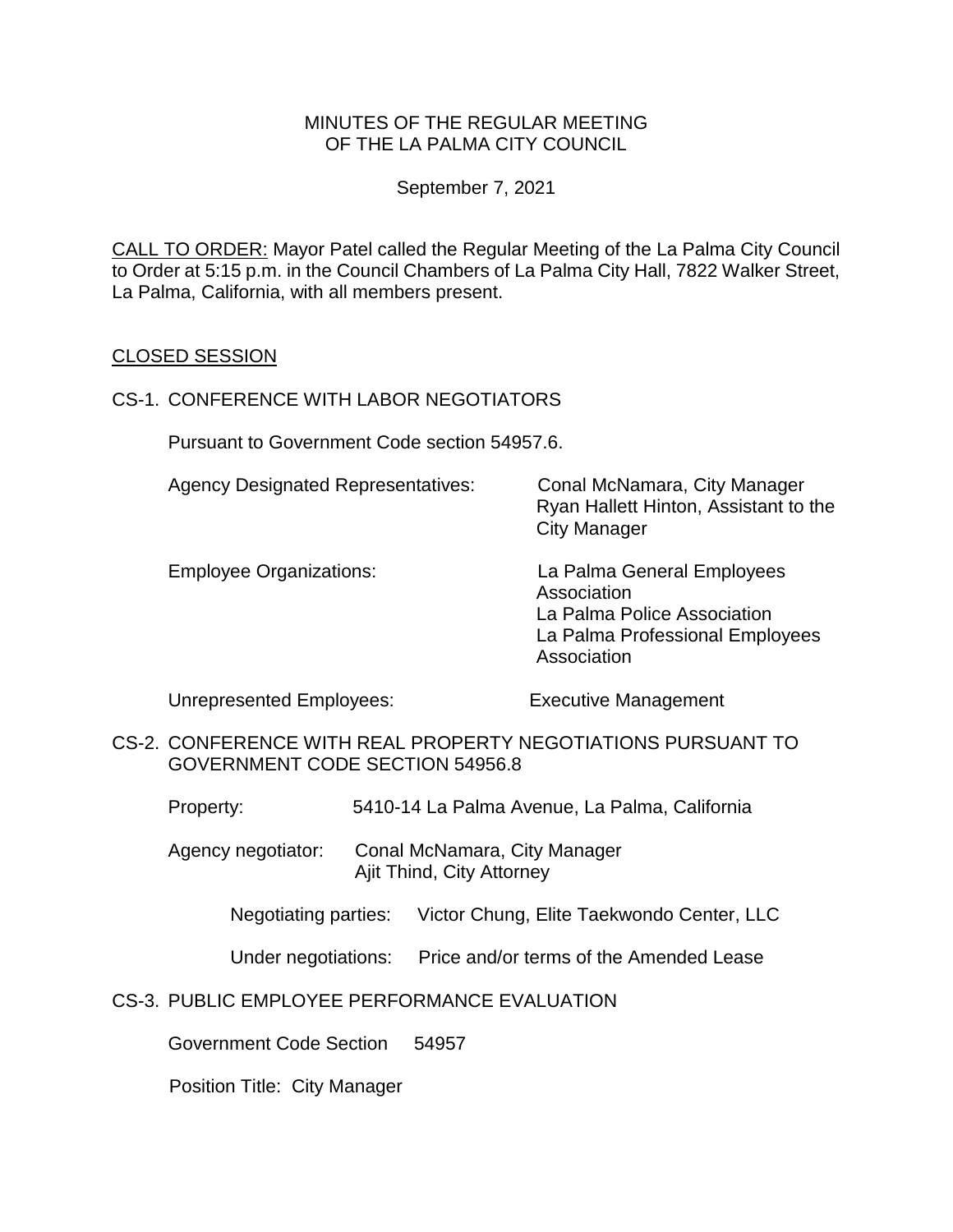Mayor Patel recessed to Closed Session at 5:17 p.m.

### OPEN SESSION:

Mayor Patel reconvened in Open Session at 6:44 p.m. and asked for a report out of Closed Session.

City Attorney Thind responded that there were no reportable actions out of Closed Session.

| PLEDGE OF ALLEGIANCE:          | <b>Council Member Goodman</b>                                                                                                                                                                                                          |
|--------------------------------|----------------------------------------------------------------------------------------------------------------------------------------------------------------------------------------------------------------------------------------|
| <b>INVOCATION:</b>             | Pastor Steve Bland, La Palma Christian Center                                                                                                                                                                                          |
| ROLL CALL:                     | <b>Council and Commission Members</b>                                                                                                                                                                                                  |
| Council Members present:       | Council Member Baker, Council Member Goodman,<br>Mayor Patel, Mayor Pro Tem Steggell, and Council<br>Member Waldman                                                                                                                    |
| Council Members absent:        | <b>None</b>                                                                                                                                                                                                                            |
| <b>City Officials present:</b> | Conal McNamara, City Manager<br>Ajit Thind, City Attorney<br>Mike Belknap, Community Services Director<br>Scott Hutter, Planning Manager<br>Terry Kim, Police Chief<br>Joe Cisneros, Management Analyst<br>Kimberly Kenney, City Clerk |

# **[PRESENTATIONS](https://lapalma.granicus.com/MediaPlayer.php?view_id=&clip_id=1268&meta_id=170739)**

1. [Mayor Patel presented a Proclamation to Tyler Huang in recognition of his attaining](https://lapalma.granicus.com/MediaPlayer.php?view_id=&clip_id=1268&meta_id=170740)  [the rank of Eagle Scout.](https://lapalma.granicus.com/MediaPlayer.php?view_id=&clip_id=1268&meta_id=170740)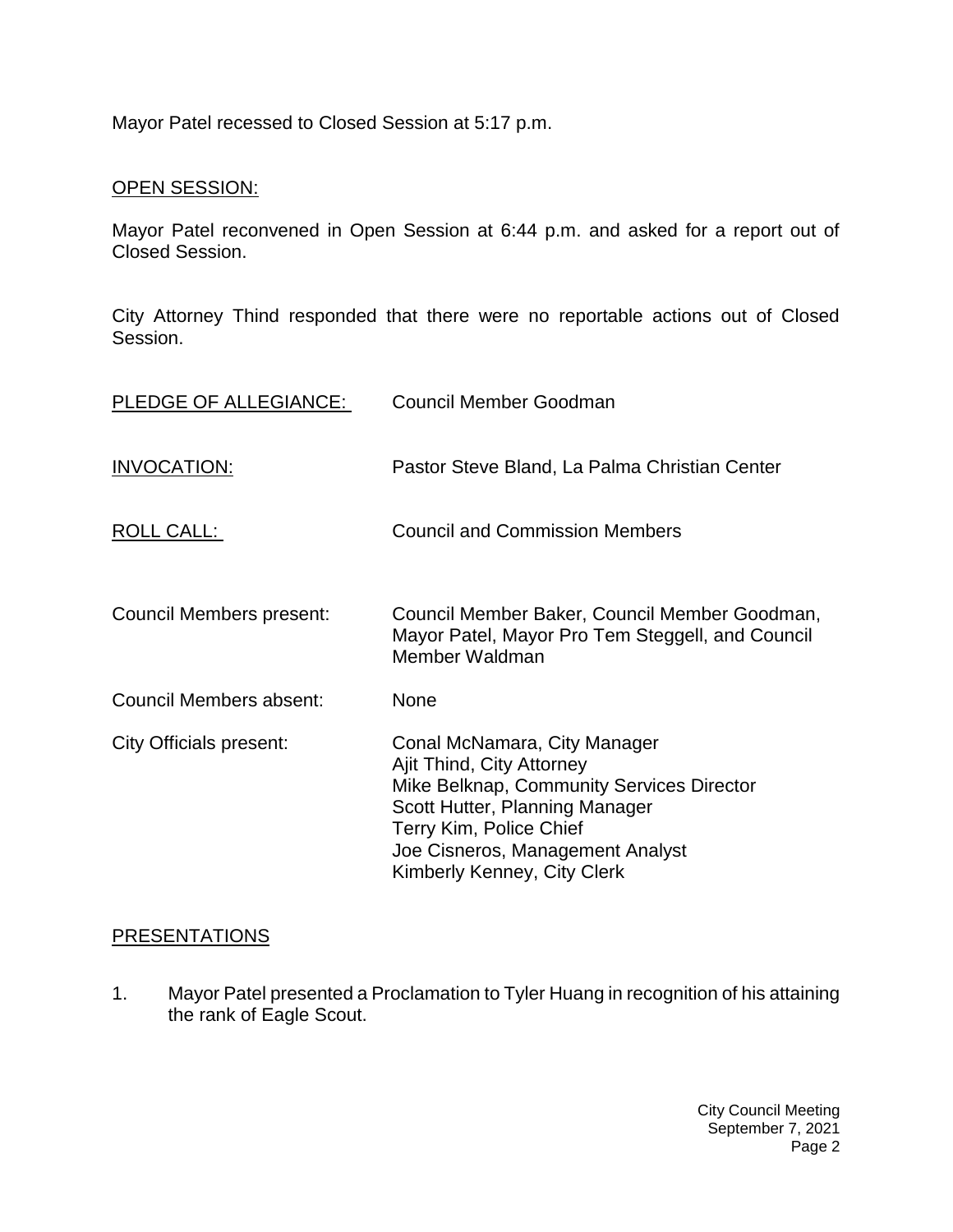Joe Pak, representing Assemblywoman Sharon Quirk-Silva, presented a certificate of recognition to Tyler Huang for achieving the rank of Eagle Scout.

2. [Mayor Patel presented a Proclamation to Elizabeth Roth in recognition of being](https://lapalma.granicus.com/MediaPlayer.php?view_id=&clip_id=1268&meta_id=170741)  [awarded Employee of the Year.](https://lapalma.granicus.com/MediaPlayer.php?view_id=&clip_id=1268&meta_id=170741)

Joe Pak, representing Assemblywoman Sharon Quirk Silva, presented a certificate of recognition to Elizabeth Roth for being awarded Employee of the Year.

3. [Mayor Patel presented a Proclamation to James Roche in recognition of being](https://lapalma.granicus.com/MediaPlayer.php?view_id=&clip_id=1268&meta_id=170742)  [awarded Supervisor/Professional Employee of the Year.](https://lapalma.granicus.com/MediaPlayer.php?view_id=&clip_id=1268&meta_id=170742)

Joe Pak, representing Assemblywoman Sharon Quirk-Silva, presented a certificate of recognition to James Roche for being awarded Supervisor/Professional Employee of the Year.

#### [ORAL COMMUNICATIONS](https://lapalma.granicus.com/MediaPlayer.php?view_id=&clip_id=1268&meta_id=170743)

Charlotte Carr, a Cypress resident, addressed the City Council regarding being the victim of a hit and run accident at Moody Street and Crescent Avenue; requested that the City review the option of installing a camera at that intersection; and detailed her physical recovery and lack of legal options since there was no record of the vehicle who hit her beyond a basic physical description.

Wanda Muro, a La Palma resident, addressed the City Council regarding her opposition to the loud and disruptive occupants at all hours of the night at the Air B & B on Pembury Drive and requested that the City address her concerns.

City Manager McNamara responded that residents should always contact the Police Department when there is a domestic disturbance at late hours of the night; that the City allows Air B & B's if they obtain approval of the Transient Occupancy Tax (TOT) mechanism; and that the City does not want this to become a nuisance and will follow up with the Police Department.

Jon Forbes, a La Palma resident, addressed the City Council his opposition to the loud and disruptive occupants at all hours of the night at the Air B & B on Pembury Drive and requested that the City address his concerns.

Patricia Mattoon, a La Palma resident, addressed the City Council her opposition to the loud and disruptive occupants at all hours of the night at the Air B & B on Pembury Drive and requested that the City address her concerns.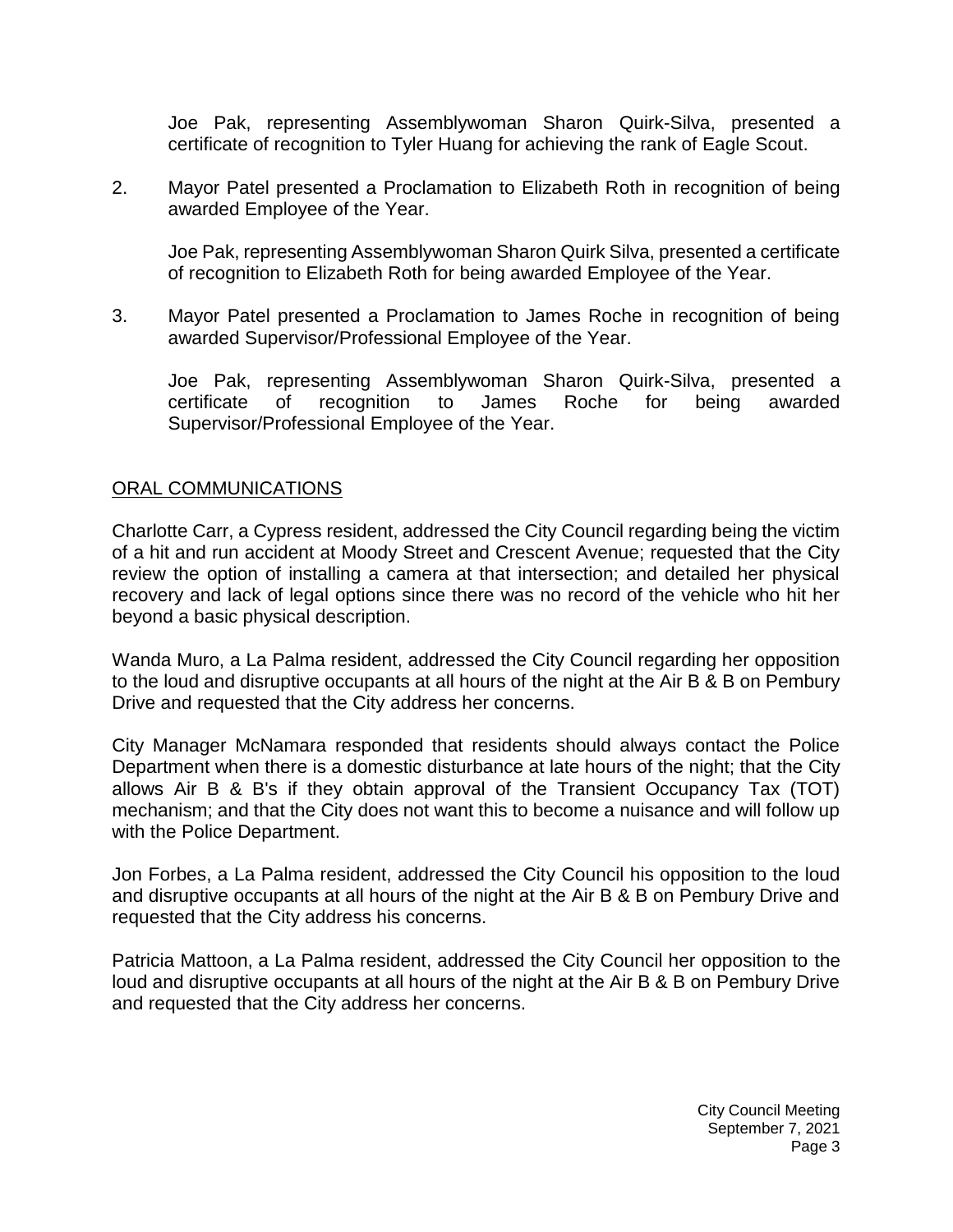Joseph Leang, a La Palma resident, addressed the City Council his opposition to the loud and disruptive occupants at all hours of the night at the Air B & B on Pembury Drive and requested that the City address his concerns.

Mayor Patel responded to the residents by noting that City Staff will look into this matter as it's a serious concern for the City Council; plan to address this in the near future; and that the City Council will research and review options that will make the best decision for the community.

Joann Leang, a La Palma resident, addressed the City Council regarding how late into the night can residents conduct parties.

Police Chief Kim responded that he sympathizes with resident concerns; that there's no set time in the penal code for those types of complaints; and encouraged all the residents to contact the Police Department so they can address the neighborhood concerns.

Brian O'Neal, a La Palma resident, addressed the City Council regarding his appreciation for Item 10 - A Letter of Support for the Veterans Cemetery - as he is a veteran; announced his support for a memorial plaque in memoriam for former Council Member and Mayor Larry Herman; and gave accolades to the Boy Scouts of America's Eagle Scout program.

# [RECESS THE CITY COUNCIL AND CONVENE AS THE CITY OF LA PALMA AS](https://lapalma.granicus.com/MediaPlayer.php?view_id=&clip_id=1268&meta_id=170744)  [SUCCESSOR AGENCY TO THE DISSOLVED COMMUNITY DEVELOPMENT](https://lapalma.granicus.com/MediaPlayer.php?view_id=&clip_id=1268&meta_id=170744)  [COMMISSION AT 7:22 P.M.](https://lapalma.granicus.com/MediaPlayer.php?view_id=&clip_id=1268&meta_id=170744)

City Clerk Kenney stated, "The City Council will now recess and convene as the Successor Agency to the Dissolved Community Development Commission of the City of La Palma. Members of the La Palma City Council receive no compensation or stipend as a result of convening or participating in either the Successor Agency or otherwise as serving as members of the Successor Agency."

### [CONSENT CALENDAR](https://lapalma.granicus.com/MediaPlayer.php?view_id=&clip_id=1268&meta_id=170746)

A. Approval of Successor Agency Minutes

Minutes of the August 3, 2021, Regular Meeting of the Successor Agency.

Council Member Goodman made a motion to approve Consent Calendar Item A.

The motion was seconded by Council Member Waldman and carried on the following vote: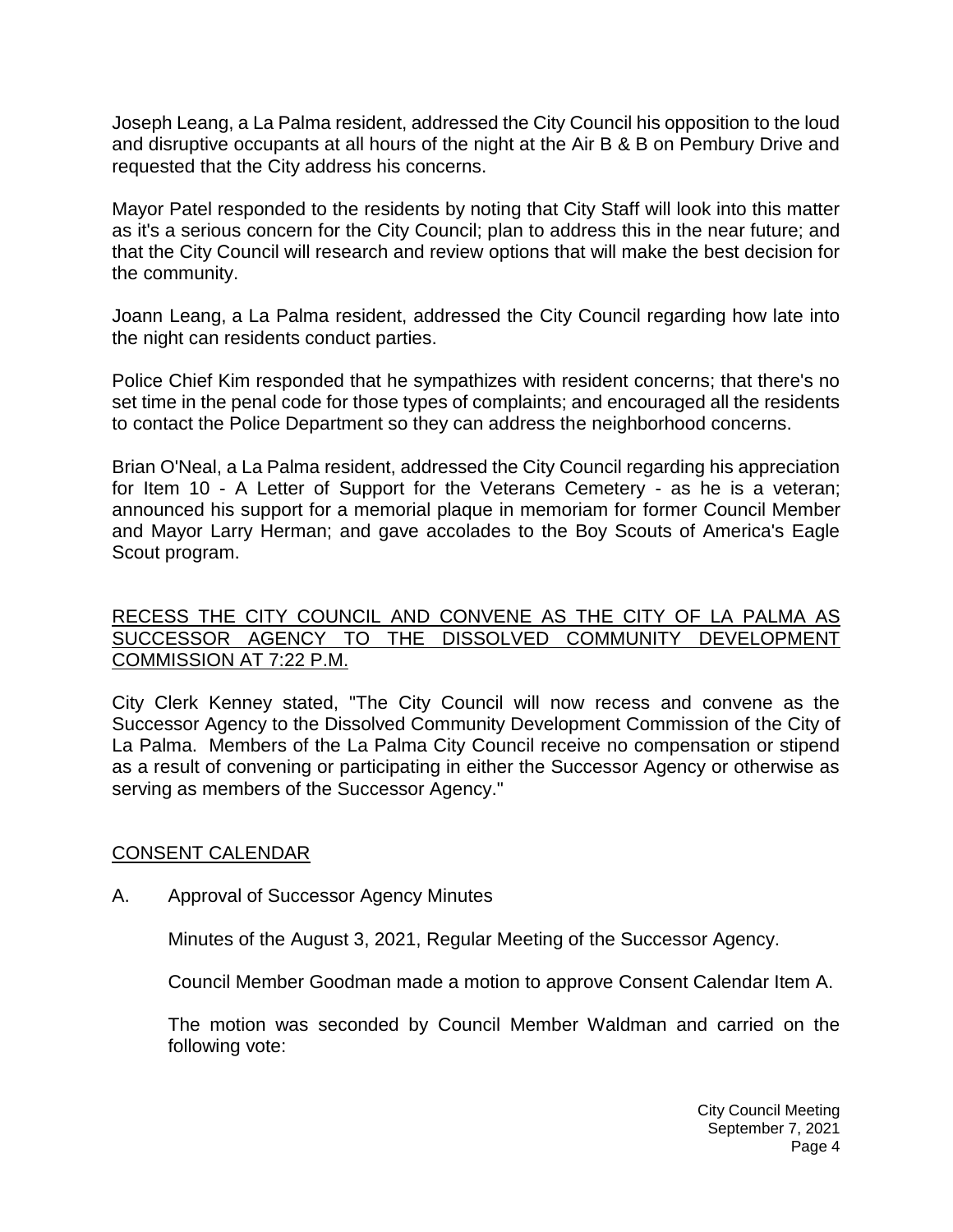AYES: Council Member Baker, Council Member Goodman, Mayor Patel, Mayor Pro Tem Steggell, and Council Member Waldman

NOES: None

# [PUBLIC HEARINGS](https://lapalma.granicus.com/MediaPlayer.php?view_id=&clip_id=1268&meta_id=170748)

None Scheduled.

### [REGULAR ITEMS](https://lapalma.granicus.com/MediaPlayer.php?view_id=&clip_id=1268&meta_id=170749)

None Scheduled.

#### [ADJOURN THE CITY OF LA PALMA AS SUCCESSOR AGENCY TO THE DISSOLVED](https://lapalma.granicus.com/MediaPlayer.php?view_id=&clip_id=1268&meta_id=170750)  [COMMUNITY DEVELOPMENT COMMISSION AND RECONVENE THE CITY COUNCIL](https://lapalma.granicus.com/MediaPlayer.php?view_id=&clip_id=1268&meta_id=170750)  [AT 7:23 P.M.](https://lapalma.granicus.com/MediaPlayer.php?view_id=&clip_id=1268&meta_id=170750)

### [CONSENT CALENDAR](https://lapalma.granicus.com/MediaPlayer.php?view_id=&clip_id=1268&meta_id=170752)

1. Waive the Reading of All Ordinances

Waive the reading of all Ordinances in their entirety and read by title only.

2. Approval of Council Minutes

Minutes of the August 3, 2021, Regular Meeting of the City Council.

3. Approval of Register of Demands

Resolution No. 2021-25 approving the Registers of Demands for August 17, 2021, and September 7, 2021.

4. Award of Contract to Able Services for Citywide Janitorial Services

Approve and authorize the City Manager to execute an agreement with Able Services for citywide janitorial services.

5. Notice of Completion and Acceptance of Work for the City Hall Electrical Improvements, City Project No. 20-BLDG-05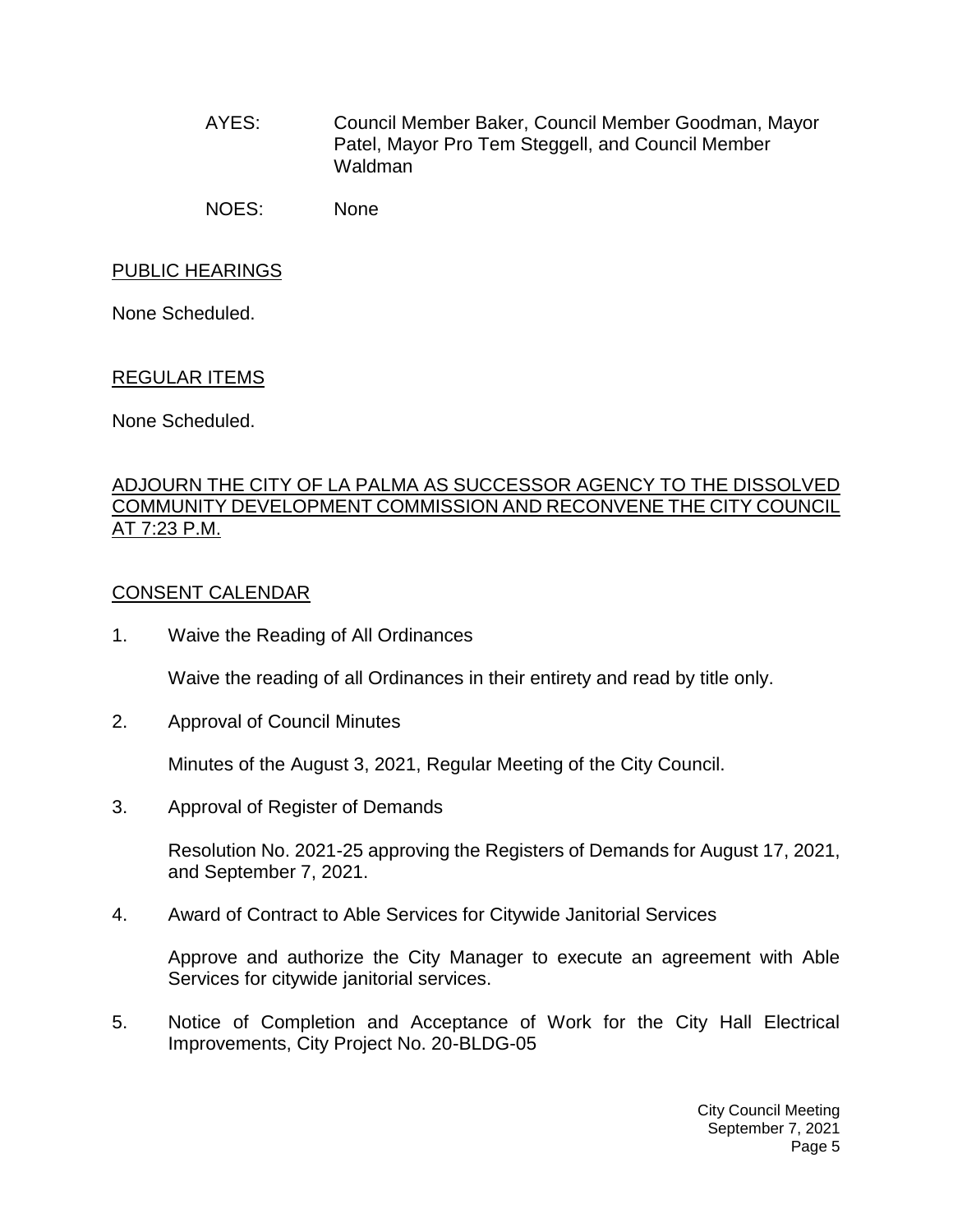Accept the work and authorize the Community Services Director to file the Notice of Completion and Acceptance of Work with the Orange County Recorder for the City Hall Electrical Improvements, City Project No. 20-BLDG-05.

- 6. Notice of Completion and Acceptance of Work for the City Hall Interior Improvements, City Project No. 21-BLDG-02
	- a) Accept the work and authorize the Community Services Director to file the Notice of Completion and Acceptance of Work with the Orange County Recorder for the City Hall Interior Improvements, City Project No. 21-BLDG-02; and
	- b) Approve the carryover of funding from the FY 2020/21 Budget in the amount of \$185,000 (035-900-8866-00000) to be included in the FY 2021/22 midyear budget resolution.
- 7. Notice of Completion and Acceptance of Work for the City Hall Retrofit Lighting, City Project No. 21-BLDG-01

Accept the work and authorize the Community Services Director to file the Notice of Completion and Acceptance of Work with the Orange County Recorder for the City Hall Retrofit Lighting, City Project No. 21-BLDG-01.

8. Notice of Completion and Acceptance of Work for the Orangethorpe Avenue Rehabilitation Project, City Project No. ST-353

Accept the work and authorize the Community Services Director to file the Notice of Completion and Acceptance of Work with the Orange County Recorder for the Orangethorpe Avenue Rehabilitation Project, City Project No. ST-353.

- 9. Award of Contract to American Asphalt South, Incorporated, for the Moody Street, City Project No. ST-362, and Zone 3, City Project No. ST-363, Slurry Seal Improvements
	- a) Approve Award of Contract in the amount of \$390,350.78, inclusive of all bid alternatives to, the low bidder, American Asphalt South, Incorporated for the Moody Street, City Project No. ST-362 and Zone 3, City Project No. ST-363, Slurry Seal Improvements; and
	- b) Make the Finding that the Project is categorically exempt from the California Environmental Quality Act (CEQA), Class 1, pursuant to CEQA Guidelines, Section 15301.
- 10. Letter of Support to the Veteran Cemetery Coalition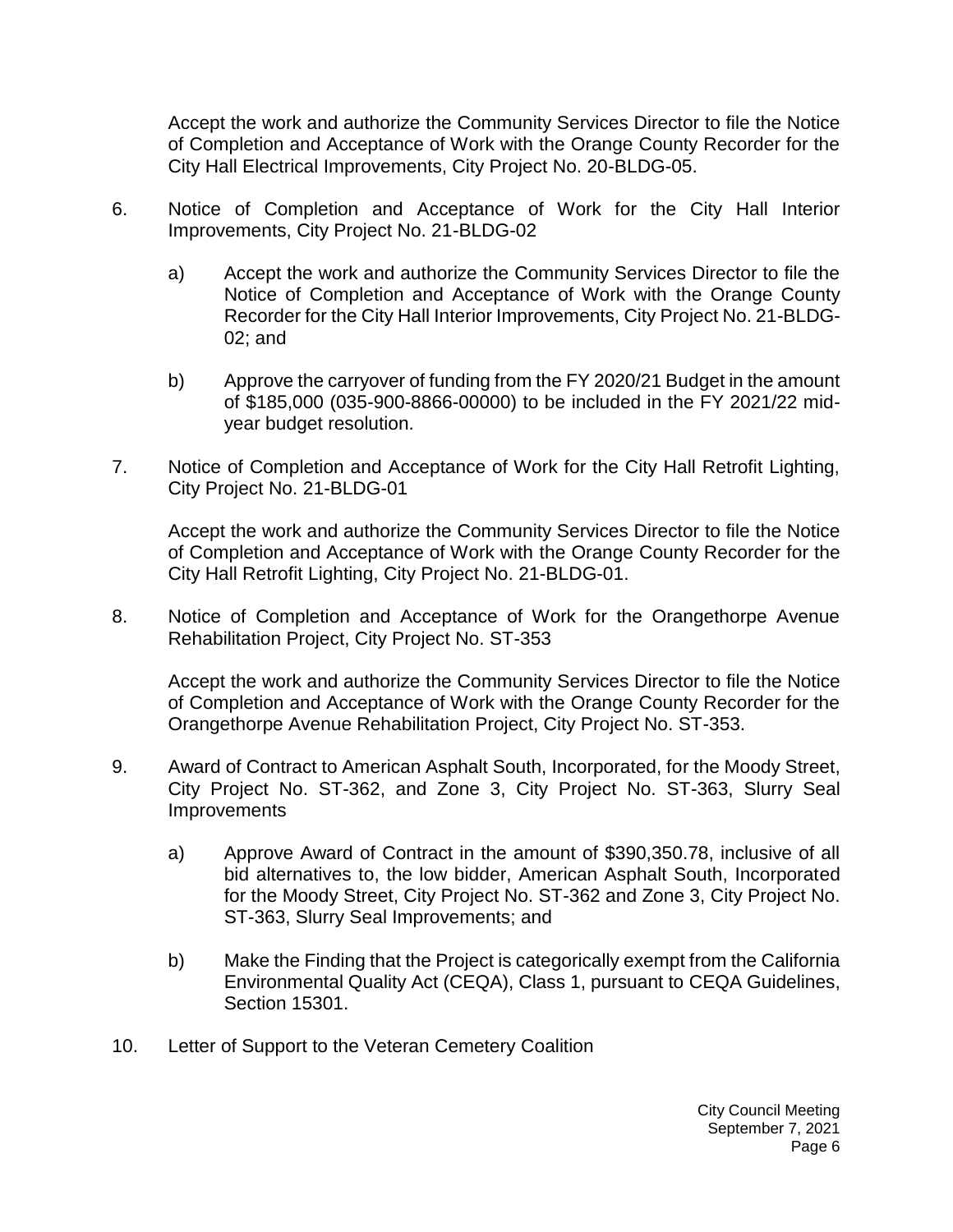Direct the City Manager to transmit the City Council's letter of support to the Veteran's Cemetery Coalition in pursuit of a veteran's cemetery at the Gypsum Canyon site.

11. Destruction of Obsolete Departmental Records

Resolution No. 2021-26 authorizing the destruction of obsolete records pursuant to the California Government Code Section 34090.

12. Placement of Larry Herman's Name in the Community Commemorative Area

Approve the placement of Larry Herman's name on a paver in the Community Commemorative Area.

13. Agreement between the County of Orange and City of La Palma for the AlertOC Mass Notification System Recommendation that the City Council approve and authorize the City Manager to execute a Memorandum of Understanding between the City and the County of Orange to allow their use of the County's Countywide Mass Notification System under the terms and conditions of the County's Countywide Mass Notification System Operating Guidelines and vendor-provided agreements, commencing on July 1, 2021, through June 30, 2024.

Approve and authorize the City Manager to execute a Memorandum of Understanding between the City and the County of Orange to allow their use of the County's Countywide Mass Notification System under the terms and conditions of the County's Countywide Mass Notification System Operating Guidelines and vendor-provided agreements, commencing on July 1, 2021, through June 30, 2024.

14. 800 MHz Countywide Coordinated Communications System (CCCS) Joint Agreement

Approve and authorize the City Manager to execute the Agreement by the Partner Agency for the revised Joint Agreement for the Operation, Maintenance and Financial Management of the Orange County 800 MHz Countywide Coordinated Communications System (CCCS) which was approved by the Orange County Board of Supervisors on June 22, 2021.

Council Member Goodman made a motion to approve Consent Calendar Items 1 through 14.

The motion was seconded by Council Member Baker and carried on the following vote:

AYES: Council Member Baker, Council Member Goodman, Mayor Patel, Mayor Pro Tem Steggell, and Council Member Waldman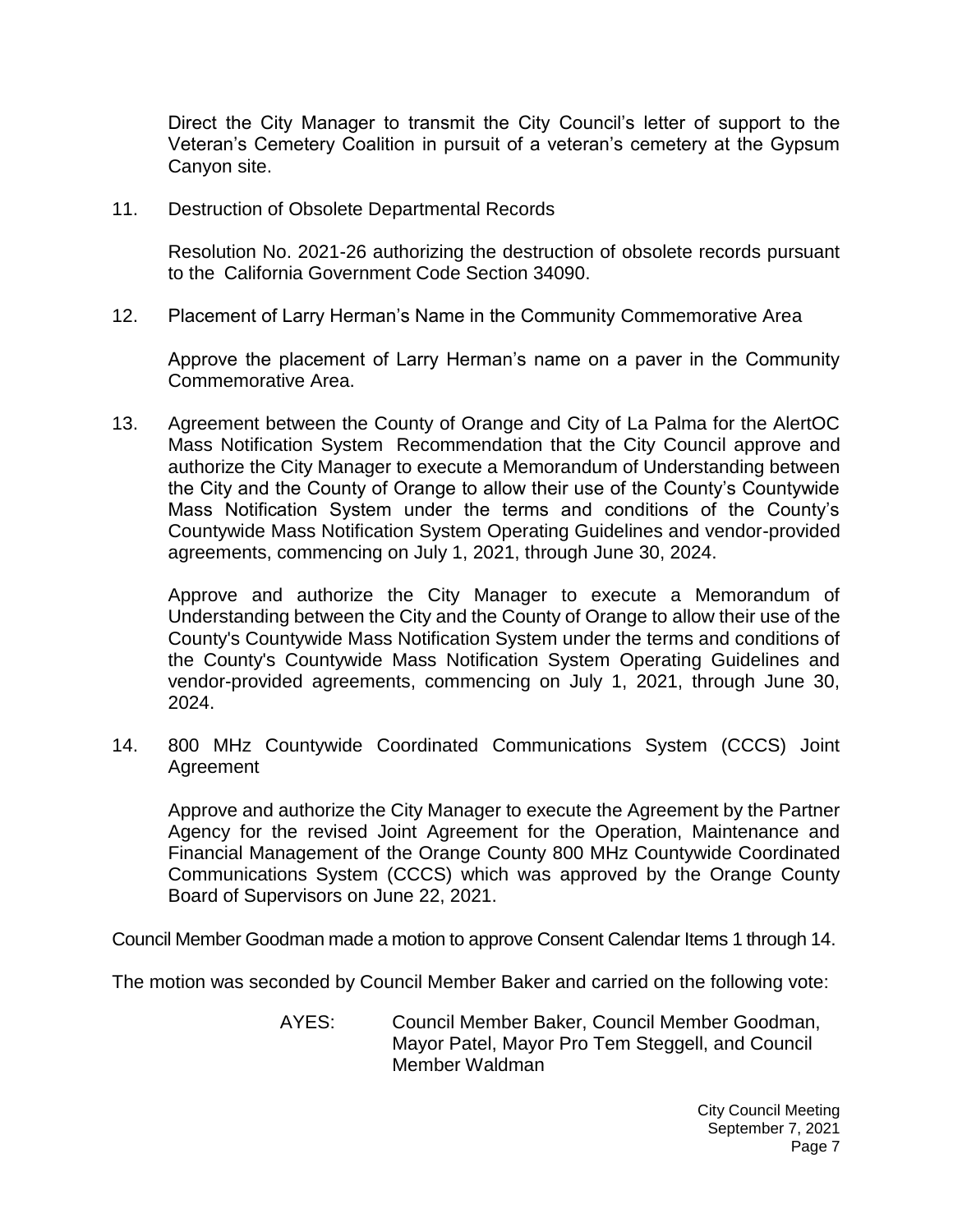#### NOES: None

#### [PUBLIC HEARINGS](https://lapalma.granicus.com/MediaPlayer.php?view_id=&clip_id=1268&meta_id=170771)

- 15. [Introduction and First Reading of An Ordinance Amending Chapter 18 of the La](https://lapalma.granicus.com/MediaPlayer.php?view_id=&clip_id=1268&meta_id=170772)  [Palma Municipal Code Pertaining to Garbage and Refuse to Incorporate the State's](https://lapalma.granicus.com/MediaPlayer.php?view_id=&clip_id=1268&meta_id=170772)  [Organic Waste Methane Emissions Reductions Mandate \(Senate Bill 1383\)](https://lapalma.granicus.com/MediaPlayer.php?view_id=&clip_id=1268&meta_id=170772)
	- a) [Mayor Patel opened the Public Hearing at 7:24 p.m.](https://lapalma.granicus.com/MediaPlayer.php?view_id=&clip_id=1268&meta_id=170773)
	- b) [Management Analyst Cisneros gave the](https://lapalma.granicus.com/MediaPlayer.php?view_id=&clip_id=1268&meta_id=170774) Staff Report
	- c) [City Council Comments and Questions:](https://lapalma.granicus.com/MediaPlayer.php?view_id=&clip_id=1268&meta_id=170775)

Discussion ensued regarding this Ordinance encompassing all the requirements in order to meet mandates set in Senate Bill 1383.

d) [Public Input:](https://lapalma.granicus.com/MediaPlayer.php?view_id=&clip_id=1268&meta_id=170776)

No members of the public wished to speak.

- e) [Mayor Patel closed the Public Hearing at 7:28 p.m.](https://lapalma.granicus.com/MediaPlayer.php?view_id=&clip_id=1268&meta_id=170777)
- f) Introduce an Ordinance Amending Chapter 18 of the La Palma Municipal Code Pertaining to Garbage and Refuse Code to Incorporate the State's Organic Waste Methane Emissions Reductions Mandate (Senate Bill 1383)

Council Member Goodman made a motion to Introduce an Ordinance Amending Chapter 18 of the La Palma Municipal Code Pertaining to Garbage and Refuse Code to Incorporate the State's Organic Waste Methane Emissions Reductions Mandate (Senate Bill 1383)

The motion was seconded by Mayor Pro Tem Steggell and carried on the following vote:

> AYES: Council Member Baker, Council Member Goodman, Mayor Patel, Mayor Pro Tem Steggell, and Council Member Waldman

NOES: None

#### [REGULAR ITEMS](https://lapalma.granicus.com/MediaPlayer.php?view_id=&clip_id=1268&meta_id=170779)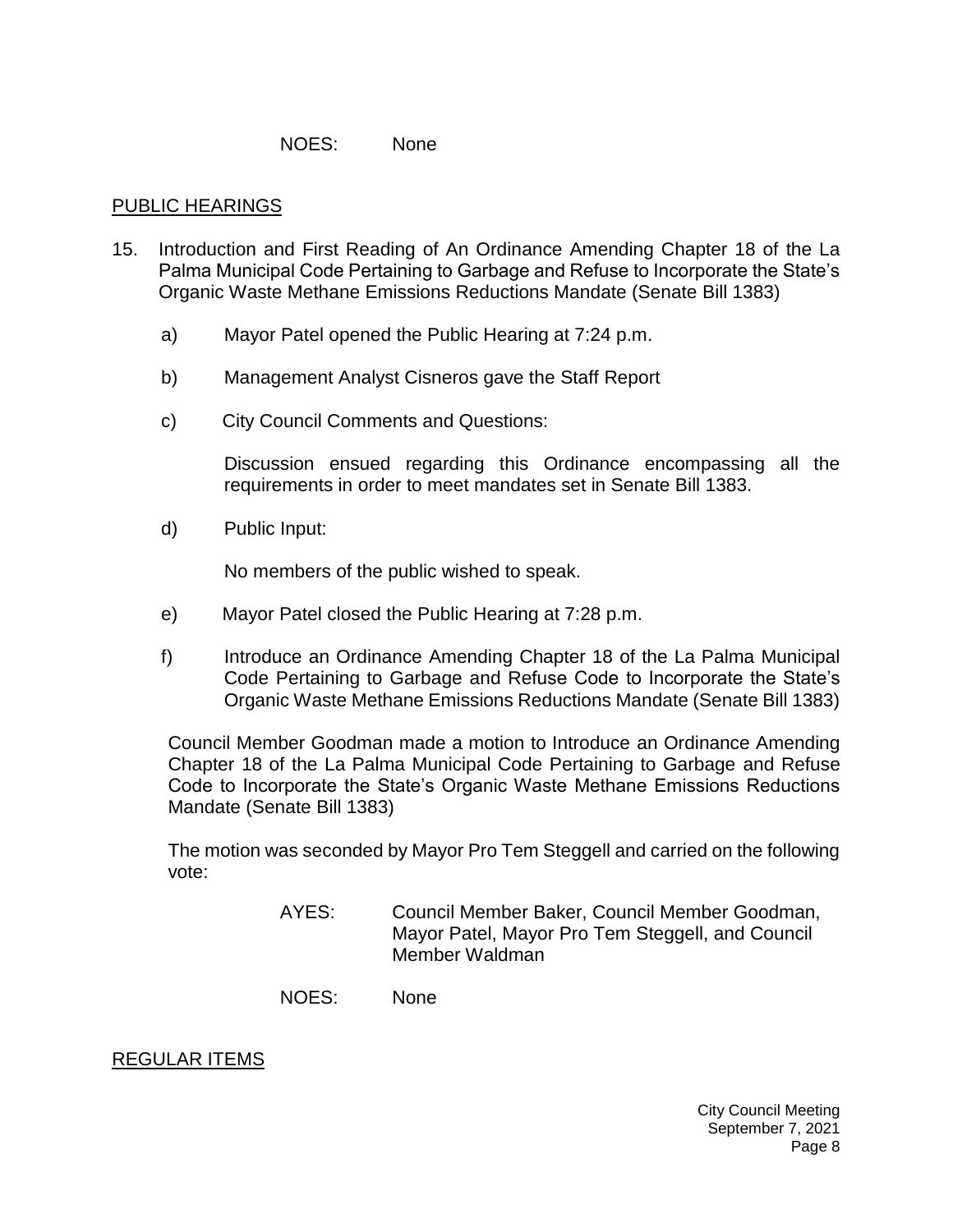16. [Notification of Rate Adjustment for Sanitation Services](https://lapalma.granicus.com/MediaPlayer.php?view_id=&clip_id=1268&meta_id=170780)

Community Services Director Belknap gave the Staff Report.

Council Comments and Questions:

Discussion ensued regarding the consensus although rate increases are difficult, it is reasonable considering all the services provided by EDCO; that the kitchen counter top organic waste containers will not come with liners, but be small enough to dump into green trash bin daily; that residents should be encouraged to keep their green waste containers closed to avoid contact with vermin; appreciation for the efforts made by EDCO over the years; and an understanding of the rate increase as a result of State mandates with SB 1383.

Receive and file the report regarding the rate adjustment for residential and commercial sanitation services effective October 1, 2021.

- 17. [Amending the League of California Cities Voting Delegates](https://lapalma.granicus.com/MediaPlayer.php?view_id=&clip_id=1268&meta_id=170781)
	- a) Amend the designation of Mayor Patel as La Palma's Voting Delegate at the League of California Cities' (LOCC) Annual Conference by designating a City Council Member to replace him;
	- b) Amend the designation of Mayor Pro Tem Steggell as the City of La Palma's Alternate Voting Delegate at the League of California Cities' (LOCC) Annual Conference by designating a City Council Member to replace her; and
	- c) Authorize the City Clerk to submit an Amended Voting Delegate/Alternate Form to the League of California Cities; and
	- d) Authorize the La Palma voting delegation the discretion to vote on any resolutions taking into consideration the information they receive at the conference.

Mayor Patel introduced the item and announced his and Mayor Pro Tem Steggell's schedule conflicts.

Mayor Patel made a motion to amend the designation of Mayor Patel as La Palma's Voting Delegate at the League of California Cities' (LOCC) Annual Conference by designating Council Member Baker to replace him and Council Member Goodman to replace Mayor Pro Tem Steggell as the alternate voting delegate; authorize the City Clerk to submit an amended voting delegate/alternate form to the LOCC; and authorize the La Palma voting delegation the discretion to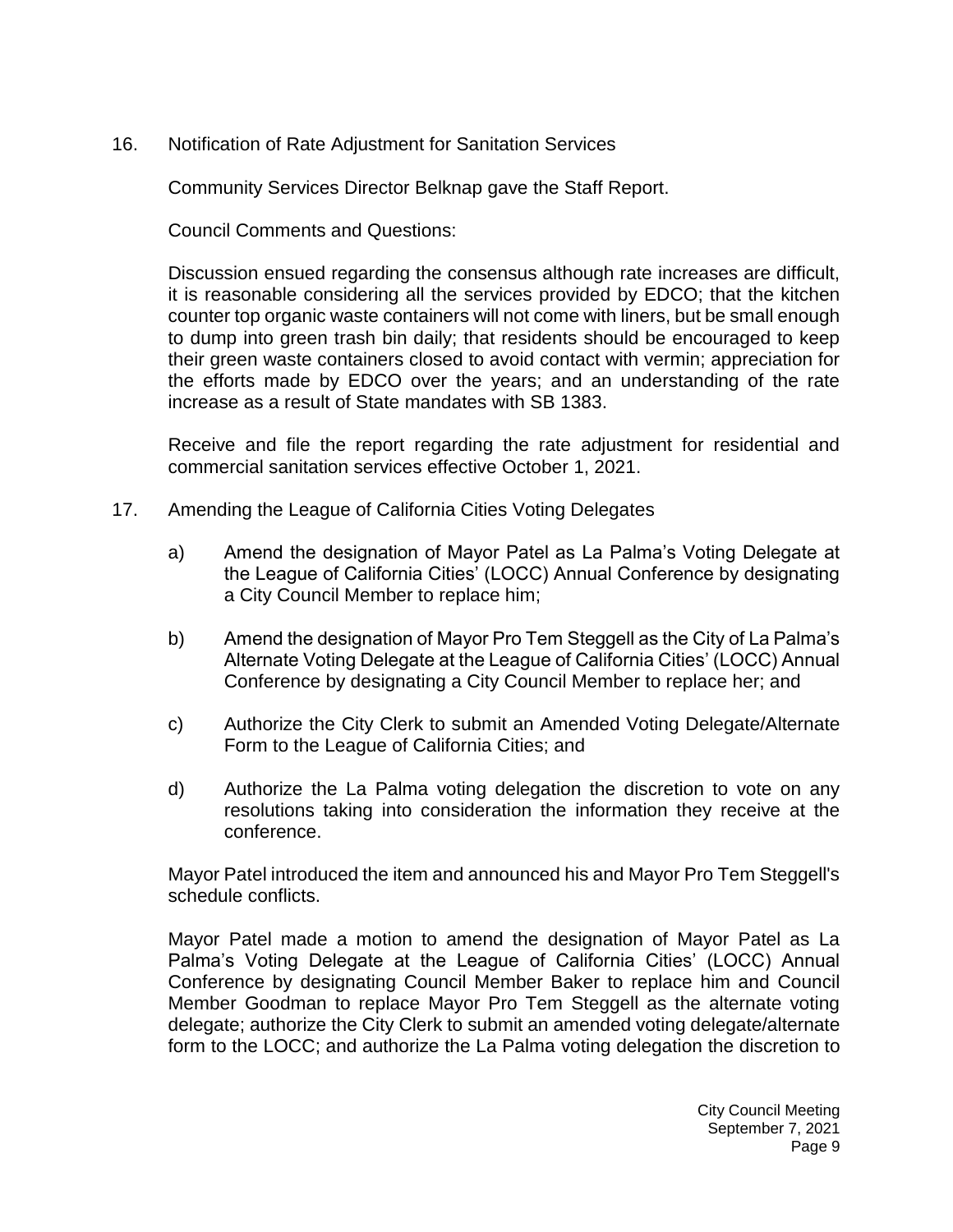vote on any resolutions taking into consideration the information they receive at the annual conference.

The motion was seconded by Mayor Pro Tem Steggell and carried on the following vote:

> AYES: Council Member Baker, Council Member Goodman, Mayor Patel, Mayor Pro Tem Steggell, and Council Member Waldman

NOES: None

18. [Police Department Reorganization](https://lapalma.granicus.com/MediaPlayer.php?view_id=&clip_id=1268&meta_id=170786)

Discuss the proposed reorganization of the Police Department by replacing the Civilian Support Services Manager with a Police Captain and, if desired, adopt a budget resolution to add a second Police Captain and remove the Support Services Manager

Chief Kim gave the Staff report.

Council Comments and Questions:

Discussion ensued regarding that with the public's passing of Measure JJ, it was to ensure quality and quantity of service; that this new Captain position will have supervisory and managerial duties; the City Council must ensure this level of service continues and fully supports Staff's recommendations of adding a second Captain position; agreement with a good and well-designed succession plan in the Police Department as the City looks to the future; and appreciation for Staff's cautious outlook on how to minimize costs with this position.

Public Input:

No members of the public wished to speak.

Council Member Waldman made a motion to adopt Resolution No. 2020-27 to add a second Police Captain and remove the Support Services Manager as part of the Police Department Reorganization.

The motion was seconded by Council Member Baker and carried on the following vote:

> AYES: Council Member Baker, Council Member Goodman, Mayor Patel, Mayor Pro Tem Steggell, and Council Member Waldman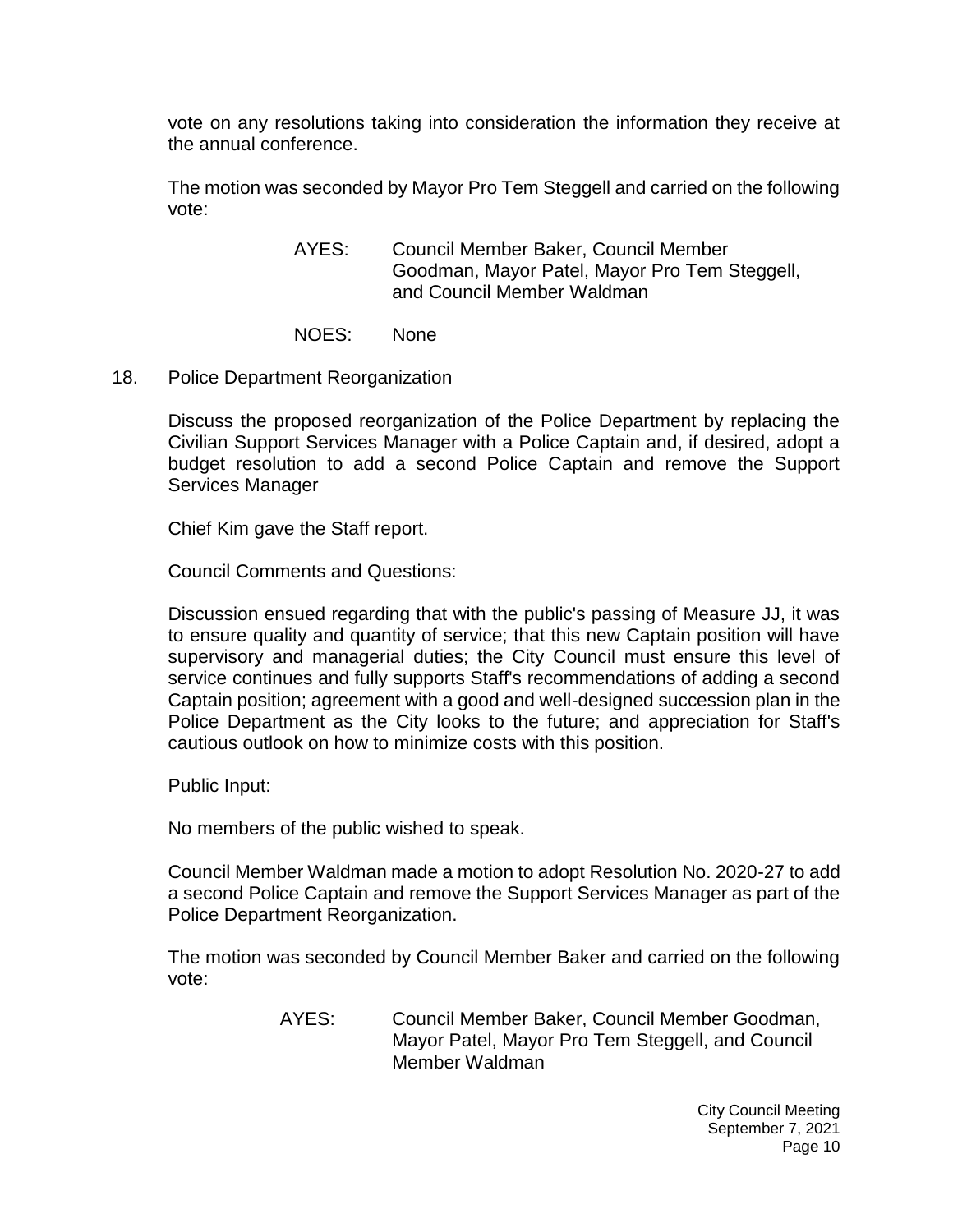### NOES: None

# [COUNCILMEMBER AB1234 REPORTS, REPORTS FROM CITY-AFFILIATED](https://lapalma.granicus.com/MediaPlayer.php?view_id=&clip_id=1268&meta_id=170787)  [COMMITTEES, AND COUNCIL REMARKS](https://lapalma.granicus.com/MediaPlayer.php?view_id=&clip_id=1268&meta_id=170787)

**Council Member Baker** attended the Starbucks Grand Opening/Ribbon Cutting event; Concerts in the Park featuring Private Eye, Stone Soul, and Mark Wood & the Parrot Head Band; the League of California Cities (LOCC) Parks and Rec Roundtable; the LOCC Homelessness State and Federal Roundtable; Congresswoman Sanchez's "Big Check" Presentation; the LOCC Mayors and Council Members Roundtable; the "I Heart La Palma" Community Event at La Palma Christian Center; Mayor Patel's Town Hall; the LOCC Orange County Division General Meeting; and the Rededication Ceremony of City Hall. She closed by congratulating Council Member Goodman on his appointment as the Second Vice President of the LOCC Orange County Division.

**Council Member Goodman** attended the Starbucks Grand Opening/Ribbon Cutting event; Congresswoman Sanchez's "Big Check" Presentation; Mayor Patel's Town Hall; several Concerts in the Park; the California Joint Powers Insurance Authority (CJPIA) Executive Committee Meeting; the Orange County Sanitation District (OCSD) Board of Directors meetings; the LOCC Housing Community Economic Development Policy Executive Committee meeting; and the LOCC Orange County Division meeting and election, where he was appointed to serve as the 2nd Vice President.

**Council Member Waldman** attended Mayor Patel's Town Hall and the second Concert in the Park.

**Mayor Pro Tem Steggell** attended most of the Concerts in the Park; the Starbucks Grand Opening/Ribbon Cutting event; the "I Heart La Palma" Community Event at La Palma Christian Center; the Mayor Patel's Town Hall; and a request to place a study session regarding Air B & B's and how to regulate them onto the next agenda.

City Manager McNamara responded that Staff will move forward with putting that item on the next agenda.

**Mayor Patel** attended the Starbucks Grand Opening/Ribbon Cutting event; Concerts in the Park; Congresswoman Sanchez's "Big Check" Presentation; a conference call with the Governor's office for the California Comeback Plan; the "I Heart La Palma" Community Event at La Palma Christian Center; the Town Hall event and he thanked all the Staff involved for their efforts.